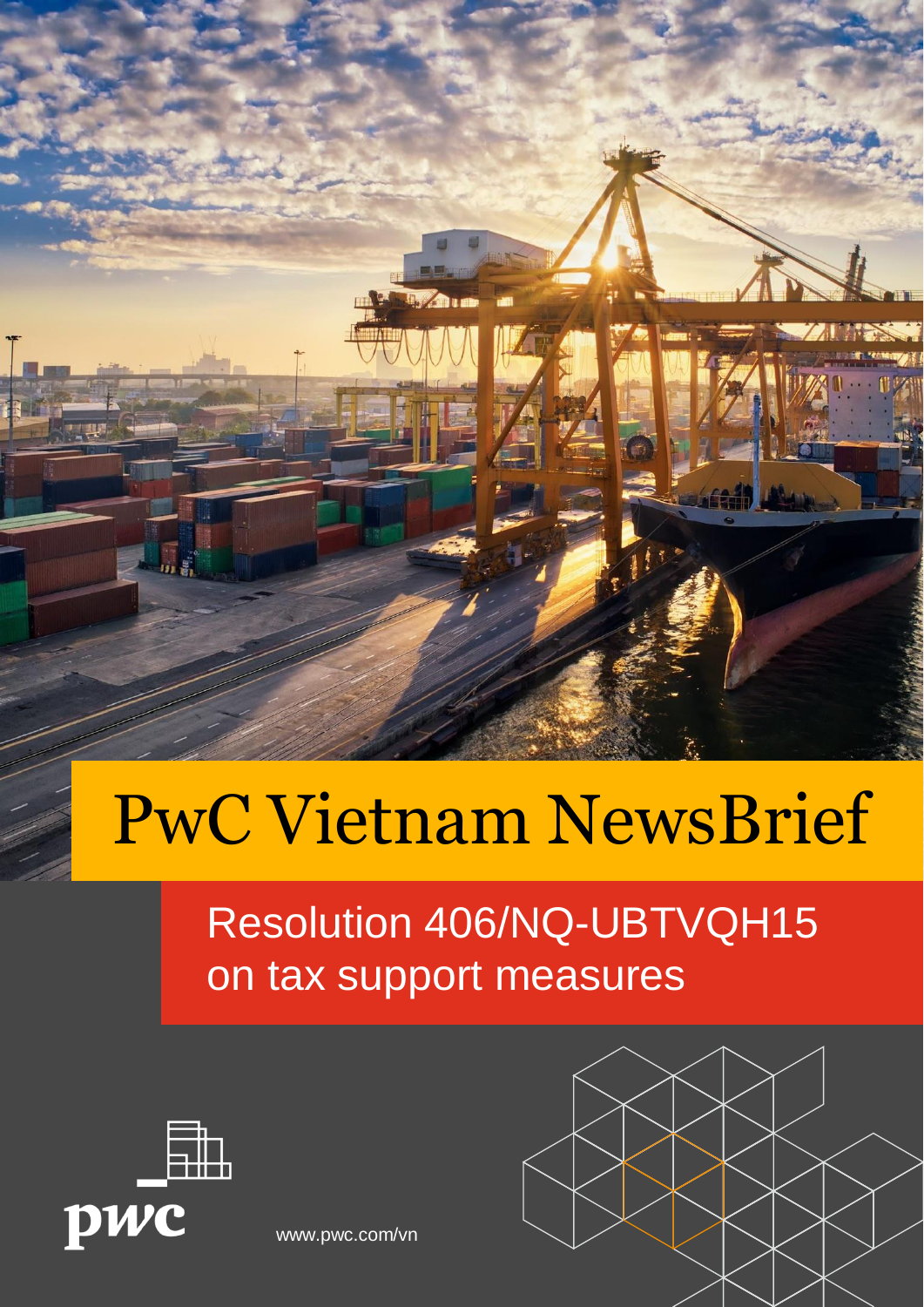### At a glance...

**Presentation title** 

On 19 October, the National Assembly approved Resolution 406/NQ-UBTVQH15 introducing certain tax policies to support corporate and individual taxpayers impacted by COVID-19.

1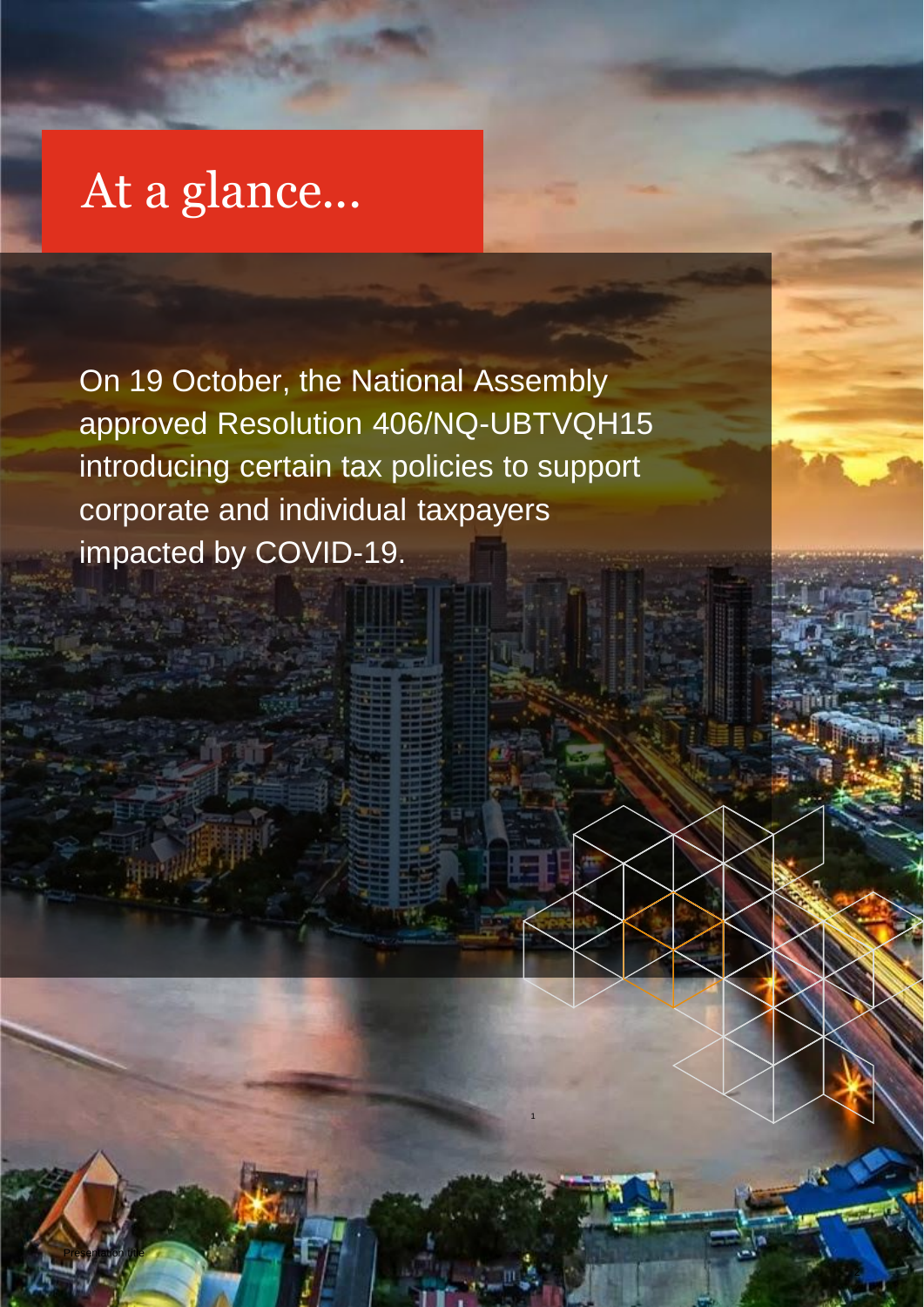## In detail…

**Presentation title** 



1

3

The Resolution stipulates four key measures as below:

- 30% reduction of CIT liability for 2021 for companies having total revenue in 2021 not exceeding VND200b and lower than what they earned in 2019. The latter requirement will not be applied in certain cases, such as newly established companies and companies having undergone a merger or demerger in 2020 or 2021.
- Exemption from PIT, VAT and other taxes arising in Quarter 3 and Quarter 4 of 2021 for business households and business individuals doing businesses in locations impacted by COVID-19 in 2021 (except for certain sectors such as software products and software services, digital content products and services, games, digital films, etc.). The locations treated as impacted will be determined by the Chairman of the provinces or the city's People Committee.
- Reduction of 30% of the applicable VAT rates/deemed VAT rates for companies conducting business in certain sectors, including transportation, tourism, accommodation and catering services, cinema, sports activities and entertainment activities for the period from 1 Nov 2021 to 31 Dec 2021.
- Waiver of late payment interest on tax debts, land use fee and land rental fee incurred in 2020 and 2021 for companies (including their dependent units, business locations) which incurred losses in 2020. This will not be applied if the late payment interest has already been paid.

This Resolution took effect from the signing date. The Government will provide implementing guidance to ensure consumers benefit from the VAT reduction and consider applying other measures to support companies impacted by COVID-19.